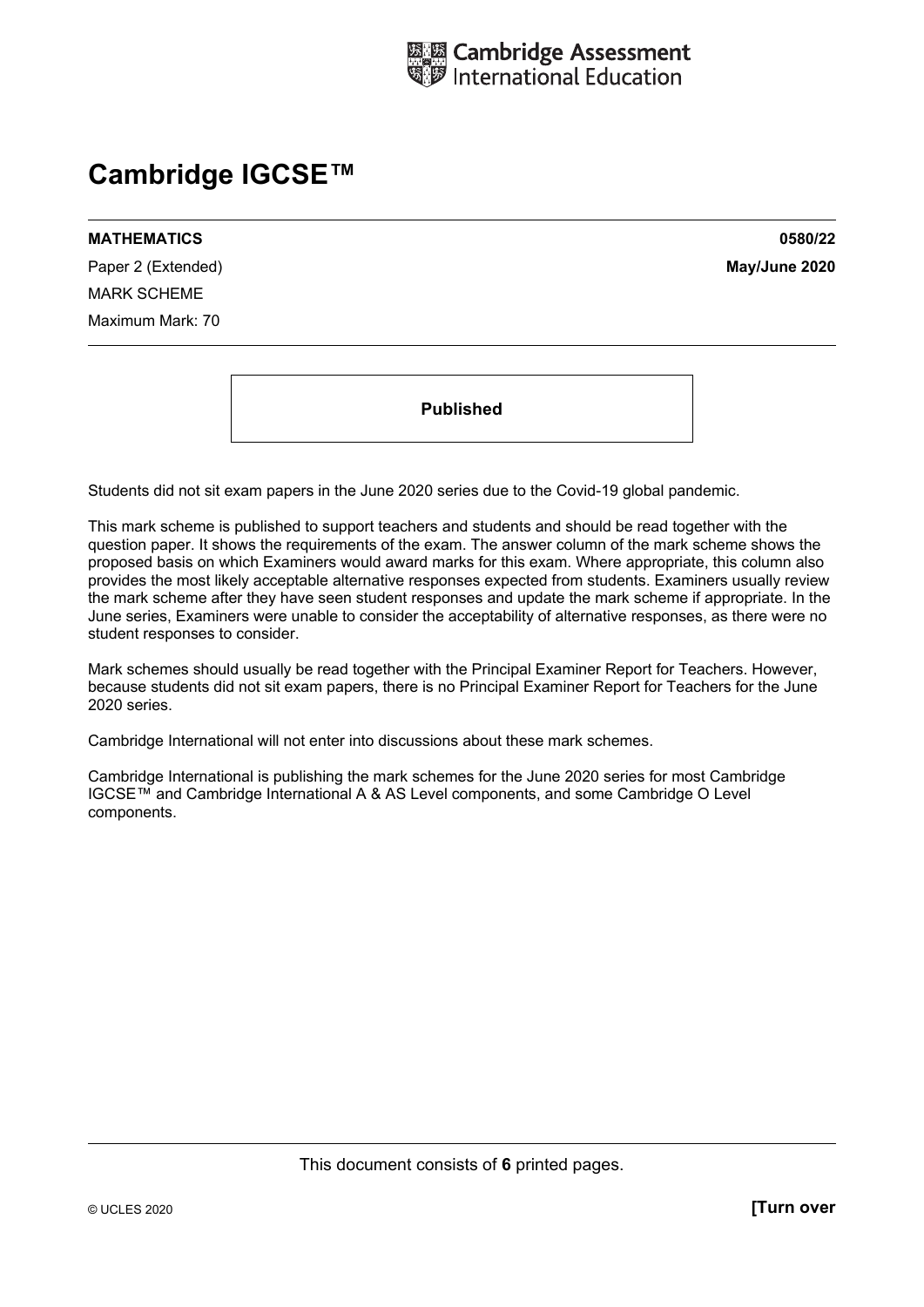## **Generic Marking Principles**

These general marking principles must be applied by all examiners when marking candidate answers. They should be applied alongside the specific content of the mark scheme or generic level descriptors for a question. Each question paper and mark scheme will also comply with these marking principles.

GENERIC MARKING PRINCIPLE 1:

Marks must be awarded in line with:

- the specific content of the mark scheme or the generic level descriptors for the question
- the specific skills defined in the mark scheme or in the generic level descriptors for the question
- the standard of response required by a candidate as exemplified by the standardisation scripts.

GENERIC MARKING PRINCIPLE 2:

Marks awarded are always **whole marks** (not half marks, or other fractions).

GENERIC MARKING PRINCIPLE 3:

Marks must be awarded **positively**:

- marks are awarded for correct/valid answers, as defined in the mark scheme. However, credit is given for valid answers which go beyond the scope of the syllabus and mark scheme, referring to your Team Leader as appropriate
- marks are awarded when candidates clearly demonstrate what they know and can do
- marks are not deducted for errors
- marks are not deducted for omissions
- answers should only be judged on the quality of spelling, punctuation and grammar when these features are specifically assessed by the question as indicated by the mark scheme. The meaning, however, should be unambiguous.

GENERIC MARKING PRINCIPLE 4:

Rules must be applied consistently e.g. in situations where candidates have not followed instructions or in the application of generic level descriptors.

GENERIC MARKING PRINCIPLE 5:

Marks should be awarded using the full range of marks defined in the mark scheme for the question (however; the use of the full mark range may be limited according to the quality of the candidate responses seen).

GENERIC MARKING PRINCIPLE 6:

Marks awarded are based solely on the requirements as defined in the mark scheme. Marks should not be awarded with grade thresholds or grade descriptors in mind.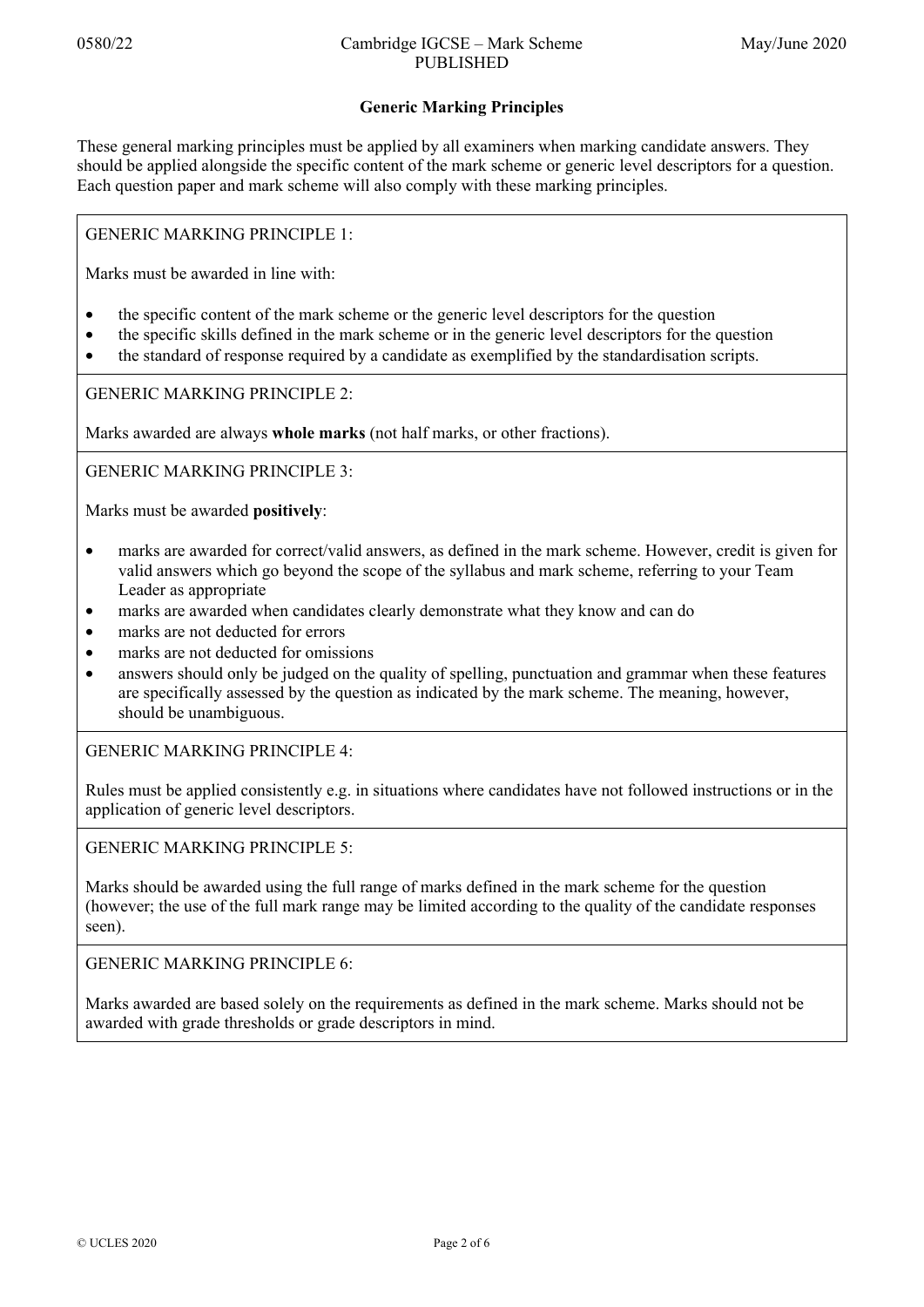| Maths-Specific Marking Principles |                                                                                                                                                                                                                                                     |  |  |
|-----------------------------------|-----------------------------------------------------------------------------------------------------------------------------------------------------------------------------------------------------------------------------------------------------|--|--|
| 1                                 | Unless a particular method has been specified in the question, full marks may be awarded for any correct<br>method. However, if a calculation is required then no marks will be awarded for a scale drawing.                                        |  |  |
| $\overline{2}$                    | Unless specified in the question, answers may be given as fractions, decimals or in standard form. Ignore<br>superfluous zeros, provided that the degree of accuracy is not affected.                                                               |  |  |
| 3                                 | Allow alternative conventions for notation if used consistently throughout the paper, e.g. commas being<br>used as decimal points.                                                                                                                  |  |  |
| 4                                 | Unless otherwise indicated, marks once gained cannot subsequently be lost, e.g. wrong working<br>following a correct form of answer is ignored (isw).                                                                                               |  |  |
| 5                                 | Where a candidate has misread a number in the question and used that value consistently throughout,<br>provided that number does not alter the difficulty or the method required, award all marks earned and<br>deduct just 1 mark for the misread. |  |  |
| 6                                 | Recovery within working is allowed, e.g. a notation error in the working where the following line of<br>working makes the candidate's intent clear.                                                                                                 |  |  |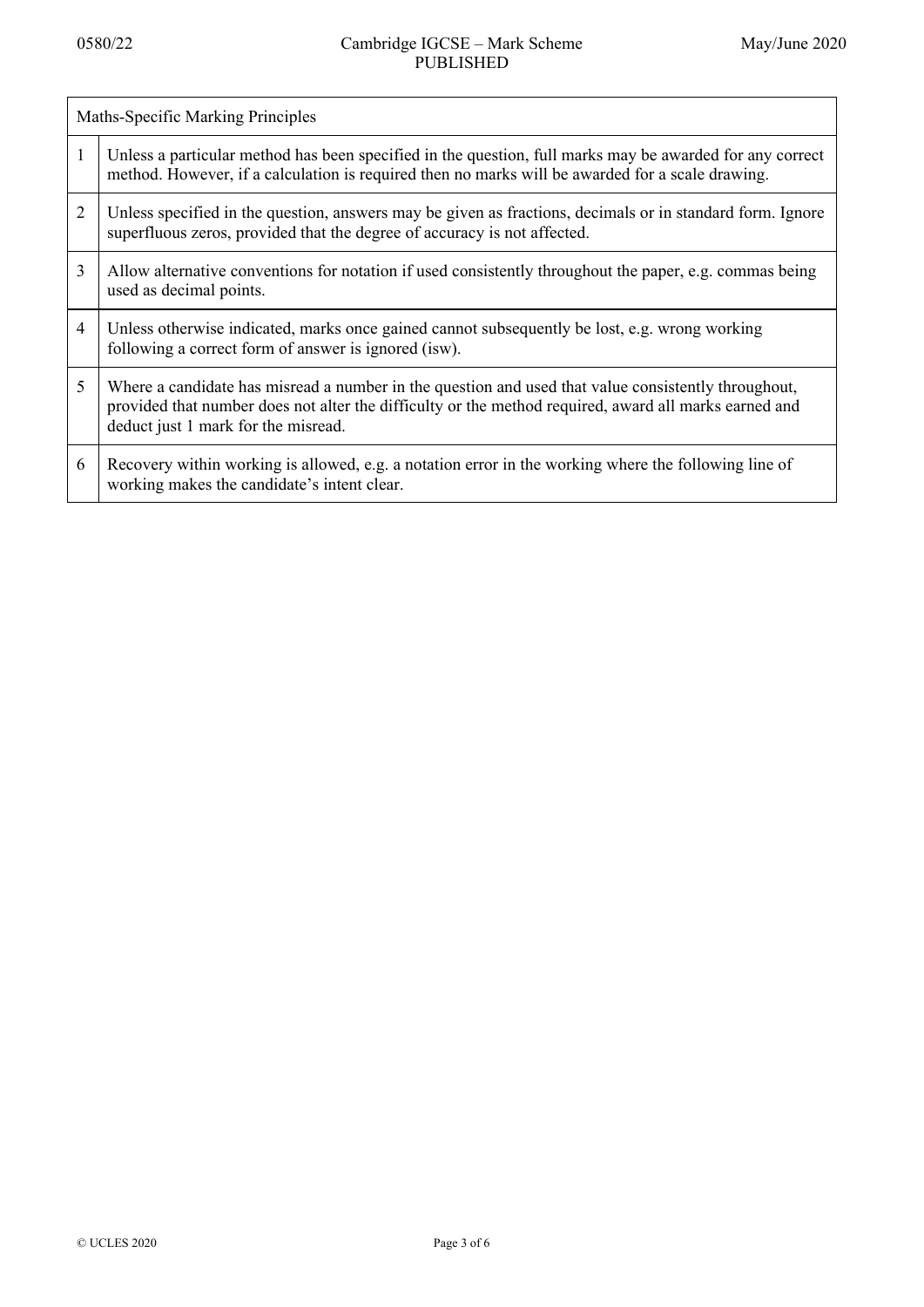## **Abbreviations**

| cao       | correct answer only        |
|-----------|----------------------------|
|           |                            |
| dep       | dependent                  |
| FT        | follow through after error |
| isw       | ignore subsequent working  |
| oe        | or equivalent              |
| SC        | Special Case               |
| $n$ fiyay | not from wrong working     |

nfww not from wrong working soi seen or implied

| Question       | Answer                            |                    | <b>Marks</b>     | <b>Partial Marks</b>                                               |
|----------------|-----------------------------------|--------------------|------------------|--------------------------------------------------------------------|
| $\mathbf{1}$   | $\overline{2}$                    |                    | $\mathbf{1}$     |                                                                    |
| $\overline{2}$ | $-5$                              |                    | $\mathbf{1}$     |                                                                    |
| $\overline{3}$ | 25                                |                    | $\overline{2}$   | B1 for 130 seen<br>or M1 for $50 \div 2$                           |
| 4(a)           | Any square number greater than 10 |                    | $\mathbf{1}$     |                                                                    |
| 4(b)           | Any irrational number             |                    | $\mathbf{1}$     |                                                                    |
| 5              | $-2$                              |                    | $\boldsymbol{2}$ | <b>M1</b> for $(-3)(-2) + (-8)$                                    |
| 6              | 45                                |                    | $\boldsymbol{2}$ | <b>M1</b> for $\frac{11+7}{2} \times 5$ oe                         |
| $\tau$         | Intersection shaded               |                    | $\mathbf{1}$     |                                                                    |
| 8              | 0.0625                            |                    | $\mathbf{1}$     |                                                                    |
| 9              | 285                               |                    | $\boldsymbol{2}$ | M1 for $180 + 105$ or 75 or 105 seen in correct<br>position at $B$ |
| 10             | $\frac{2p^2}{t}$                  |                    | $\mathbf{2}$     | <b>B1</b> for correct unsimplified answer                          |
| 11             | $\tau$<br>$\frac{1}{4}$           | $\frac{9}{12}$     | B1               |                                                                    |
|                | $\frac{21}{12}$                   | $1 - \frac{2}{12}$ | M1               |                                                                    |
|                | $\frac{5}{6}$                     | $\frac{5}{6}$      | ${\bf A1}$       |                                                                    |
| 12             | 8                                 |                    | $\boldsymbol{2}$ | <b>M1</b> for $\frac{5-4.60}{5}$ [×100] or $\frac{4.60}{5}$ ×100   |
| 13             | $2t^4$                            |                    | $\mathbf{2}$     | <b>B1</b> for $2t^n$ or $kt^4$ $(n, k \neq 0)$                     |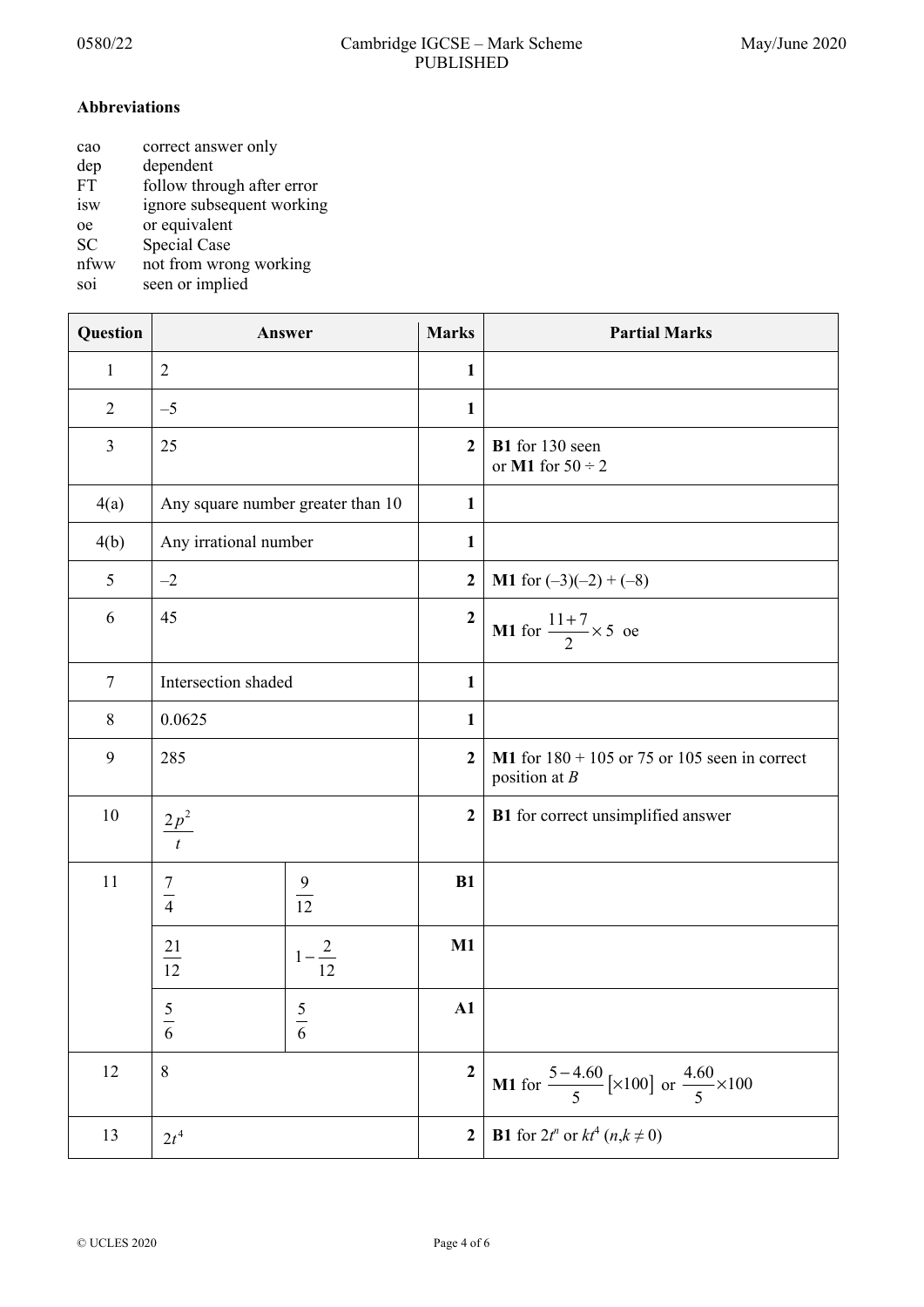### 0580/22 Cambridge IGCSE – Mark Scheme PUBLISHED

| Question | Answer                                    | <b>Marks</b>            | <b>Partial Marks</b>                                                                                                                                                        |
|----------|-------------------------------------------|-------------------------|-----------------------------------------------------------------------------------------------------------------------------------------------------------------------------|
| 14       | $-14$                                     | $\boldsymbol{2}$        | <b>M1</b> for $1 - x = 3 \times 5$ or better                                                                                                                                |
|          |                                           |                         | or $\frac{x}{3} = 5 - \frac{1}{3}$ or better                                                                                                                                |
| 15       | 177.5                                     | $\mathbf{1}$            |                                                                                                                                                                             |
| 16       | $2.7 \times 10^{-8}$                      | $\mathbf{1}$            |                                                                                                                                                                             |
| 17       | 108                                       | $\mathbf{3}$            | <b>M1</b> for $(105 + 225) \div 11$                                                                                                                                         |
|          |                                           |                         | <b>M1</b> for <i>their</i> speed $\times \frac{60 \times 60}{1000}$                                                                                                         |
| 18       | Enlargement                               | $\overline{\mathbf{3}}$ | B1 for each                                                                                                                                                                 |
|          | [scale factor] $-\frac{1}{2}$             |                         |                                                                                                                                                                             |
|          | [centre] $(3, 4)$                         |                         |                                                                                                                                                                             |
| 19       | $[\pm] \sqrt{\frac{h^2 - x^2}{2}}$        | $\mathbf{3}$            | <b>M1</b> for correct rearrangement for y or $y^2$ term                                                                                                                     |
|          |                                           |                         | M1 for correct square root<br><b>M1</b> for correct division by 2 or $\sqrt{2}$                                                                                             |
| 20(a)    | 49                                        | $\mathbf{1}$            |                                                                                                                                                                             |
| 20(b)    | 98                                        | $\mathbf{1}$            | FT $2 \times$ their (a)                                                                                                                                                     |
| 20(c)    | 20                                        | 1                       |                                                                                                                                                                             |
| 20(d)    | 70                                        | $\mathbf{1}$            | FT 90 – their $(c)$                                                                                                                                                         |
| 21(a)    | $125x^{12}$                               | $\overline{2}$          | <b>B1</b> for $125x^{k}$ or $kx^{12}$                                                                                                                                       |
| 21(b)    | $8x^{96}$                                 | $\boldsymbol{2}$        | <b>B1</b> for $8x^k$ or $kx^{96}$                                                                                                                                           |
| 22       | 16                                        | $\mathbf{3}$            | <b>M1</b> for $p = k(q + 2)^2$                                                                                                                                              |
|          |                                           |                         | <b>M1</b> for $p = (their k)(10+2)^2$                                                                                                                                       |
|          |                                           |                         | <b>OR</b>                                                                                                                                                                   |
|          |                                           |                         | <b>M2</b> for $\frac{p}{(10+2)^2} = \frac{1}{(1+2)^2}$ oe                                                                                                                   |
| 23(a)    | Correct lines and correct region<br>clear | 5 <sup>5</sup>          | <b>B2</b> for $2x + y = 8$ correctly ruled<br>or B1 for ruled line with negative gradient<br><b>B1</b> for $y = x$ correctly ruled<br><b>B1</b> for $x = 2$ correctly ruled |
| 23(b)    | 6                                         | 1                       |                                                                                                                                                                             |